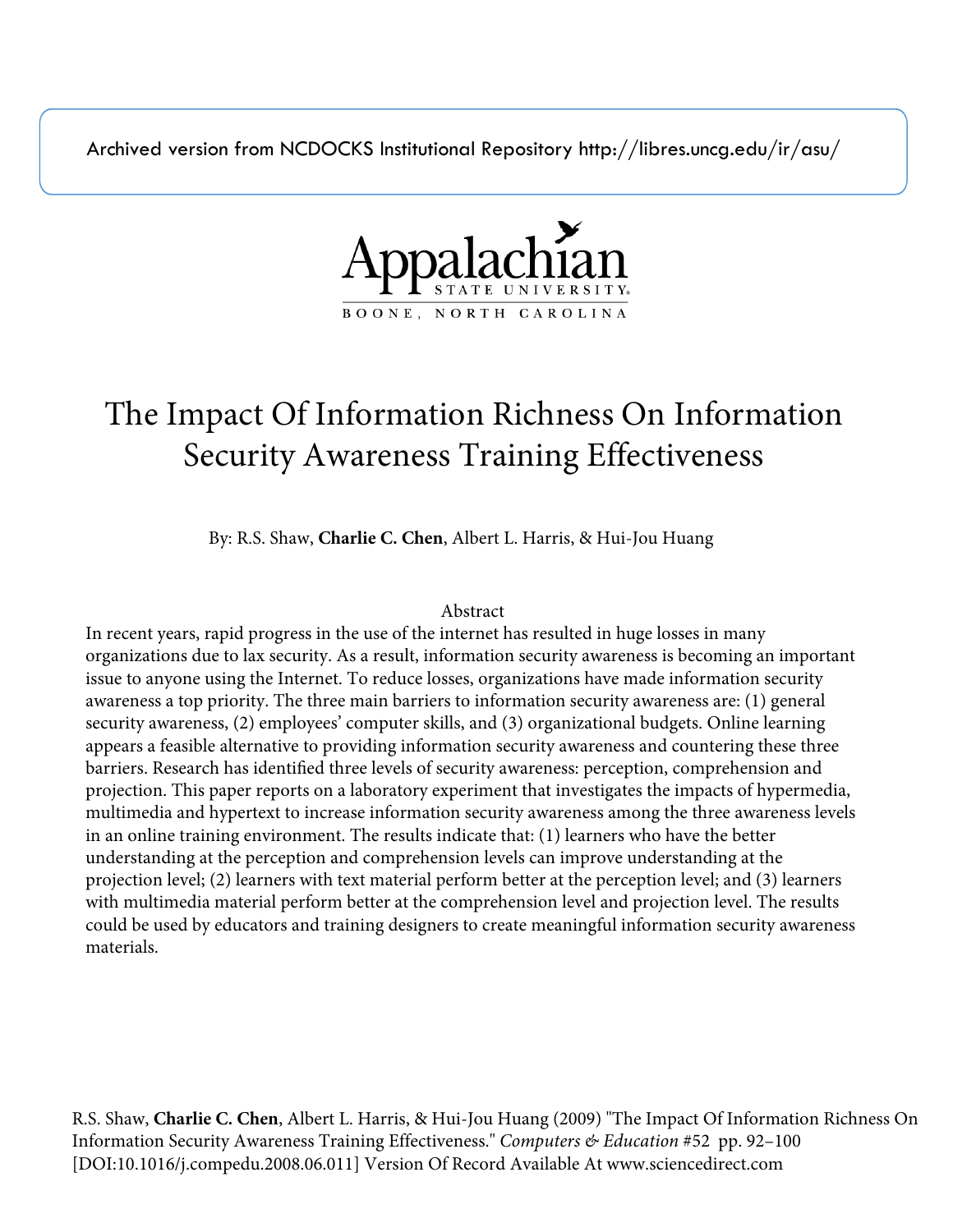#### 1. Introduction

The perceived threats of security risks and the adoption of behaviors to minimize them are often not synchronized with each other when it comes to employee actions. A survey of more than 1000 teleworkers in 10 countries showed that regardless of the country, teleworkers tend to have a higher level of security awareness than their behavior shows [\(Wireless News, 2006\)](#page-9-0). Security awareness is the degree of understanding of users about the importance of information security and their responsibilities and acts to exercise sufficient levels of information security control to protect the organization's data and networks. Some risk-prone behaviors that are aggravating security concerns include the sharing of corporate computing resources with non-employees, using corporate computing resources for non-work related tasks (e.g. online shopping), and opening unknown e-mails and attachments. Most surveyed teleworkers receive more security awareness training than non-teleworker office employees and are bounded by corporate policy to secure their work. Despite these efforts, their actual behaviors in securing corporate networks and information are less than adequate. This observation poses two important research questions. First, it is critical to continuously heighten the security awareness (SA) culture in organizations and translate this culture into actual security aware behaviors. Second, most SA training available to date may not be effective to bridge the gap between perception and behavior. Additional training alternatives are needed to more effectively bridge the gap.

The size of networks continues to grow and, along with this growth, there is an increase of security risks. A longitudinal study on SA shows that, over the 2004–2006 time frames, the average loss and the number of reported security breaches were significantly reduced ( [Lawrence, Loeb, & Richardson, 2006](#page-9-0)). One major cause of this improvement in security problems is the continuous investment of small and medium sized firms in both information security technology and SA programs ([Lawrence et al., 2006\)](#page-9-0). Information technology personnel alone are not effective in stopping security breaches from happening; the security awareness of end users must be improved.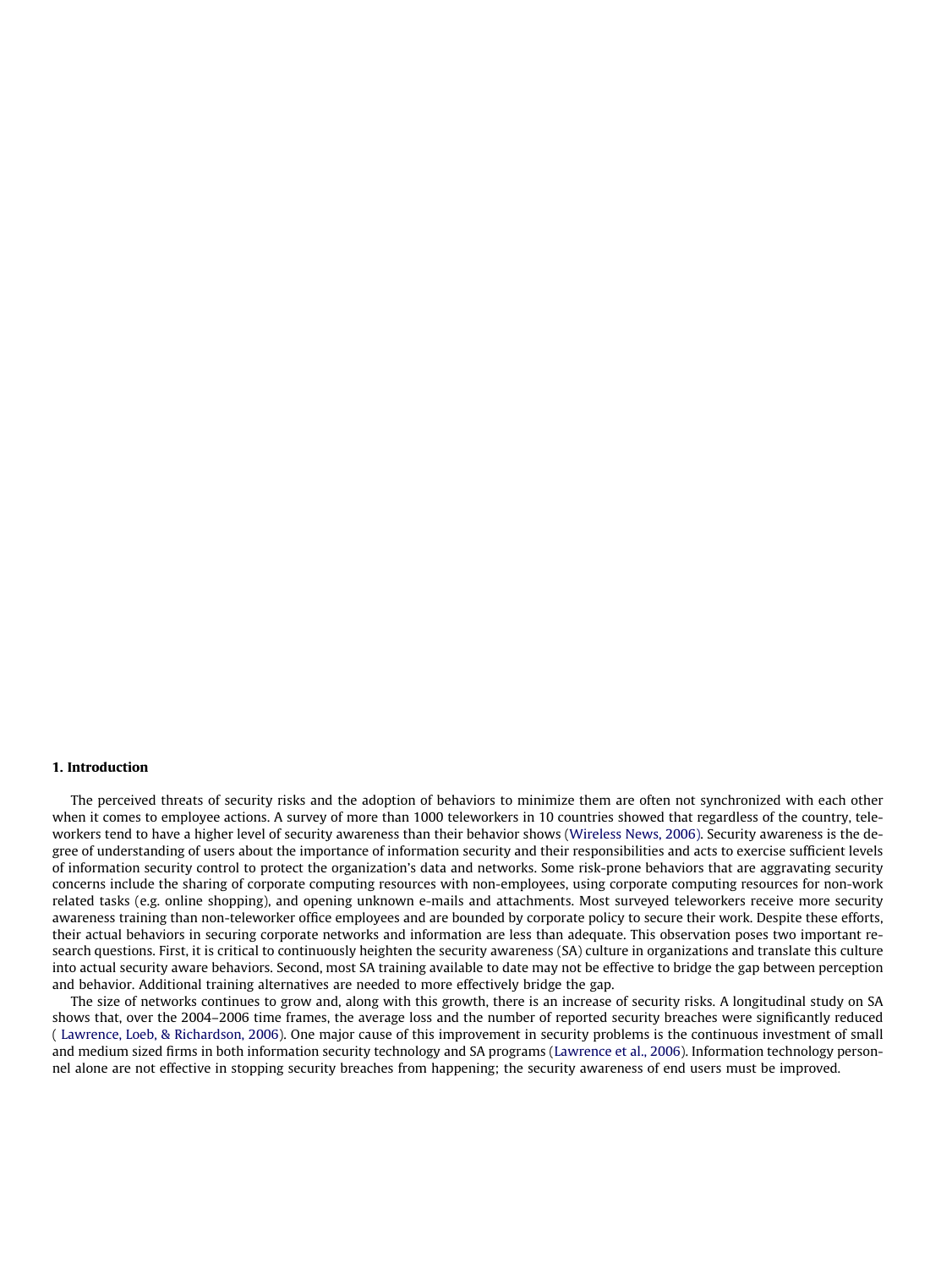The number of layers of technological defense can be as strong as possible. However, it takes only a minor mistake (e.g. writing passwords on a notepad, leaving the PC on without locking the door) made by a user to undermine sophisticated security technology. Users with low security awareness are one of the weakest security loopholes. A robust awareness program is paramount to ensuring that people understand their IT security responsibilities, organizational policies, and how to properly use and protect the IT resources entrusted to them [\(NIST SP 800-16, 1998](#page-9-0)). After receiving an effective SA program, the mindset of users should be able to progress from ''become aware" to ''be aware" to ''stay aware" of security threats [\(Schlienger & Teufel, 2003](#page-9-0)).

One of the critical success factors of a SA program is the relevance, timeliness, and consistency of security information because information risk profiles never stop changing ([Kruger & Kearney, 2006\)](#page-9-0). Equally important is the delivery of the latest security information in different ways (e.g. newsletter, video, seminar and lecture) so that users receive many different messages. As online learning technology makes rapid progress, many of its features (e.g. e-mail broadcasting, online synchronous and asynchronous discussion, information uploading, blogging, animation, and multimedia) appear to be a feasible alternative to deliver SA programs. E-learning systems hold the promise of providing a vehicle for effective delivery of SA programs to everyone in an organization.

Many challenges appear when trying to realize the true efficacy of an online SA program. A major challenge with SA programs is the lack of a fully developed methodology to deliver them ([Valentine, 2006](#page-9-0)). Other challenges may include:

- How should course materials be constructed to reflect the personal needs of a variety of end users?
- How often should the information be updated?
- How does one manage the information to help end users sense the urgency of security breach events?
- How does one combine different features of online learning systems to develop an effective SA program?

The focus of this study was to provide insights on the influence of information richness on the effectiveness of online SA programs. An integrative research model was proposed based on a thorough literature review. Hypotheses were constructed to examine the relationships among constructs of the research model. Media that varied in the degree of information richness were the vehicles to deliver online SA programs. We compared four attributes – feedback compatibility, multiple cues, language variety, and personal focus – of information richness with respect to their influence on learning effectiveness of SA programs. We derived our findings based on statistical analysis of the data. Seven of the eight hypotheses were supported.

#### 2. Conceptual foundations

#### 2.1. The growing importance of a SA program in an organization

In the emerging web savvy society, security vulnerabilities via intense online social activities (e.g. mySpace.com; Facebook.com, blogging, instant messaging, YouTube.com, etc.) are growing exponentially. Users engaging in online activities are equipped with varying and unequal levels of security awareness. This security awareness disparity has resulted in weak lines of ''people" defense. Further aggravating the weak line is the continuous evolving of new risks and attacks to elude widely accepted security technology (e.g. virus control, antispam software, and firewalls) [\(Claburn, 2005\)](#page-9-0). As a result, the improvement of security awareness levels of general users needs to be one of today's top security concerns. If not, no matter how much sophisticated security technology is deployed, a small human mistake (e.g. releasing confidential information to malicious attackers; or connecting a corporate laptop to unsecured wireless networks in an airport) can turn these technologies into defenseless targets.

With peer-to-peer and group-to-group interactions becoming online social norms, information security can never be stressed enough. Prominent web-related security risks range from stealing user ids and passwords to classified spamming, to privacy intrusion, to copyright violations. For those users not actively involving in an online social activity, security risks (e.g. identity theft, password protection, etc.) persistently exist. Users with low security awareness are often careless in handling personal and confidential information, which includes the confidentiality, availability and integrity of personal information [\(Schneider & Therkalsen, 1990](#page-9-0)). The source of security risks can originate from software, hardware, network, technical skills, and casual computing. It is imperative that an organization trains users to be aware of security risk sources, and take corrective actions if vulnerabilities do occur.

#### 2.2. Major challenges with the existing SA programs in enhancing SA levels of users

Poor security behavior of many users (e.g. user security errors, carelessness, and negligence) has contributed to many security breaches. An increased number of organizations are recognizing the importance of having a SA program in place. Inherent in the success of a SA program is to ensure that employees achieve three levels of awareness of security risks: perception, comprehension and projection. As more employees of an organization make progress along these three levels, the ''people" side security can be heightened. The heightening of end user security awareness can help inculcate security cultures and values, thereby developing better security competency. However, the onesize-fits-all approach at both the organization-level and the individual-level has contributed to the varied performance of SA programs ([Valentine, 2006\)](#page-9-0). It is essential to have a more consistent methodology to tailor a SA program based on the levels of security awareness to be achieved.

### 2.2.1. Level 1 SA: perception

The first step towards securing an organization is to sense and detect potential security risks of its business environment. Perception is to achieve an understanding of the presence or awareness of a threat. The odds of forming a correct picture of security threats of the surroundings can be largely enhanced with the improvement of the perception of security awareness. One international firm adopted a phasebased global SA program and gradually rolled out an online and offline SA program. They were able to successfully enhance the perception of security awareness of more than 100,000 employees in 100 countries [\(Power & Forte, 2006\)](#page-9-0).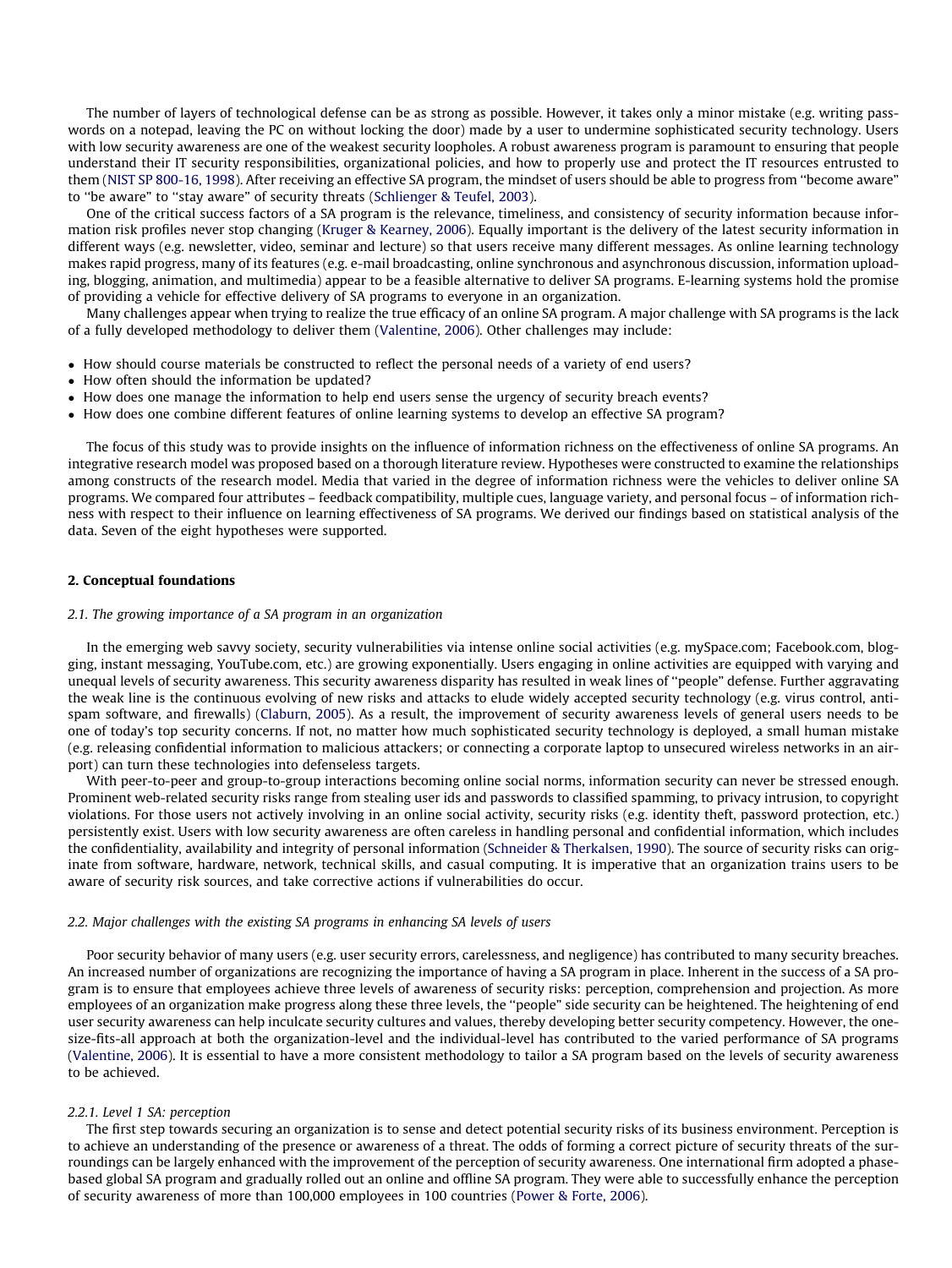#### 2.2.2. Level 2 SA: comprehension

The perception of the presence of security risks is insufficient to counterattack those identified risks. Security risks pose a wide variety of threats to an organization because of their natural differences. It is important for users to comprehend, understand, and assess the dangers posed by different security risks. The emphasis of training to improve the second SA level is to ensure that users know how to integrate information from multiple sources and interpret them in the right direction. More importantly, users need to have the ability to disseminate information that can assist users in combating the security risks in their surrounding environment [\(Jones & Endsley, 1996\)](#page-9-0). The improvement of user comprehension of security risks can change the way people think about risks and controls. SA at level 2 can further ease the persuasion and argumentation process that is inherent in getting company-wide attention ([Highland, 1995](#page-9-0)).

#### 2.2.3. Level 3 SA: projection

Prevention is better than cure. To prevent potential risks from occurring, end users need to have the ability to project or predict the future course of security attacks. Projection is the third level of improvement in security awareness. The ability to anticipate future situational events indicates that users have the highest level of understanding of their surroundings. Timely decisions can be made with the readiness of the projection ability. In the fields of air traffic control, power plant operations, maintenance, and medicine, most skilled experts are well equipped with the ability to project future conditions [\(Endsley & Garland, 2000\)](#page-9-0). The ultimate goal of an effective SA program is to prepare users with the ability of projecting potential security risks.

Given the three levels of security awareness, two hypotheses were developed for investigation. They were:

Hypothesis 1: Users with a higher perception level of security risks are more likely to have a higher comprehension level of these risks. Hypothesis 2: Users with a higher comprehension level of security risks are more likely to have a better ability to project potential security risks.

#### 2.3. E-learning systems as a feasible alternative to deliver SA programs

Many users find existing SA programs boring and ineffective ([Leach & Behaviour, 2003](#page-9-0)). The Web is an ideal vehicle to deliver online SA programs to overcome the learning ineffectiveness. Course materials in digital formats can be so diverse that they can be developed to raise the learning interests of users based on their needs. The retrieval of course materials can be bilateral, between instructor and users, or multilateral, among two or more users. An effective SA program heavily relies on both the ''push" and ''pull" of relevant and timely security information to and from users. As e-learning systems grow in their sophistication, they hold many possibilities of delivering effective and economic SA programs.

Human computer interface (HCI) is an important element in the design of an effective SA program. Incorporating HCI criteria into the design of SA programs can enhance their user-friendliness and learning effectiveness [\(Johnston, Eloff, & Labuschagne, 2003\)](#page-9-0). One of the important HCI design criterion that is particularly pertinent to a SA program is the ''match between the system and the real world" [\(Nielsen,](#page-9-0) [2000\)](#page-9-0). As security risks never stop evolving, using real world cases or metaphors would make learning easier, allow understand, and, possibly, help perform security awareness tasks. The Web can easily handle the needs of multimedia (e.g. audio, video and animation) to help reflect real scenarios of security risks. This implies that the information richness of various multimedia could have potential influence on the effectiveness of online SA programs.

#### 2.4. The influence of media richness on the effectiveness of online SA programs

SA programs are gaining popularity in high information richness media, including audio, streaming video, interactive posters, and virtual reality. Information richness refers to the information carrying capacity of media. The capacity or information richness of the media can be increased by manipulating one or more of the following attributes: (1) the medium's capacity for immediate feedback, (2) the number of cues and channels available, (3) language variety; and (4) the degree to which intent is focused on the recipient [\(Daft & Lengel, 1984\)](#page-9-0). Greater social presence of a medium creates a greater immediacy and warmth of the communication, thereby creating a better learning environment. As one of the four attributes is increased, the ability of the media to carry more information and more effectively change the understanding of users about the studied subjects within a time interval is increased.

Face-to-face meetings are the richest media because they incorporate all of the attributes. Online media are much less in richness when compared to face-to-face meetings. Many online tools are emerging to enhance media richness. For example, instant messaging and e-mail can incorporate emotion icons, audibles, and audio and video transmissions. Blogging services integrate hypertext, pictures, and asynchronous feedback. YouTube.com allows the peer-to-peer sharing of video files. Many real estate companies (e.g. 21th Century and RE/MAX) are leveraging virtual reality to provide a simulated tour of the entire house for prospective buyers. Auto firms are assimilating the 360° of virtual reality to help prospective buyer tour interior and exterior parts of a car. The degree of information richness can possibly explain the wide acceptance of these media.

In the design of an effective online SA program, the importance of information richness can be critical to success. Hypermedia (highest richness), multimedia (middle richness) and hypertext (low richness) are distinct in their degree of information richness, and vary in the order of information richness. These three media are pertinent to our investigation of the influence of information richness on the effectiveness of online SA programs.

#### 2.4.1. Hypermedia

Hypermedia is the richest medium of the three studied. Hypermedia is an interactive medium that can consist of graphics, audio, video, plain text and hyperlinks, intertwined to create a generally non-linear medium of information. Using hypermedia, the user can ''jump" to a topic of interest rather than going sequentially through other materials to get to the same topic of interest. The World Wide Web is a classic example of hypermedia. Hypermedia can use concept mapping or knowledge mapping. Concept mapping or knowledge mapping are growing in their popularity to enhance motivation, attention, understanding, and recall of students in the classroom setting ([Eppler, 2006\)](#page-9-0). Concept maps arrange major concepts into a visual structure to help users understand major concepts and their interrelationships. This tool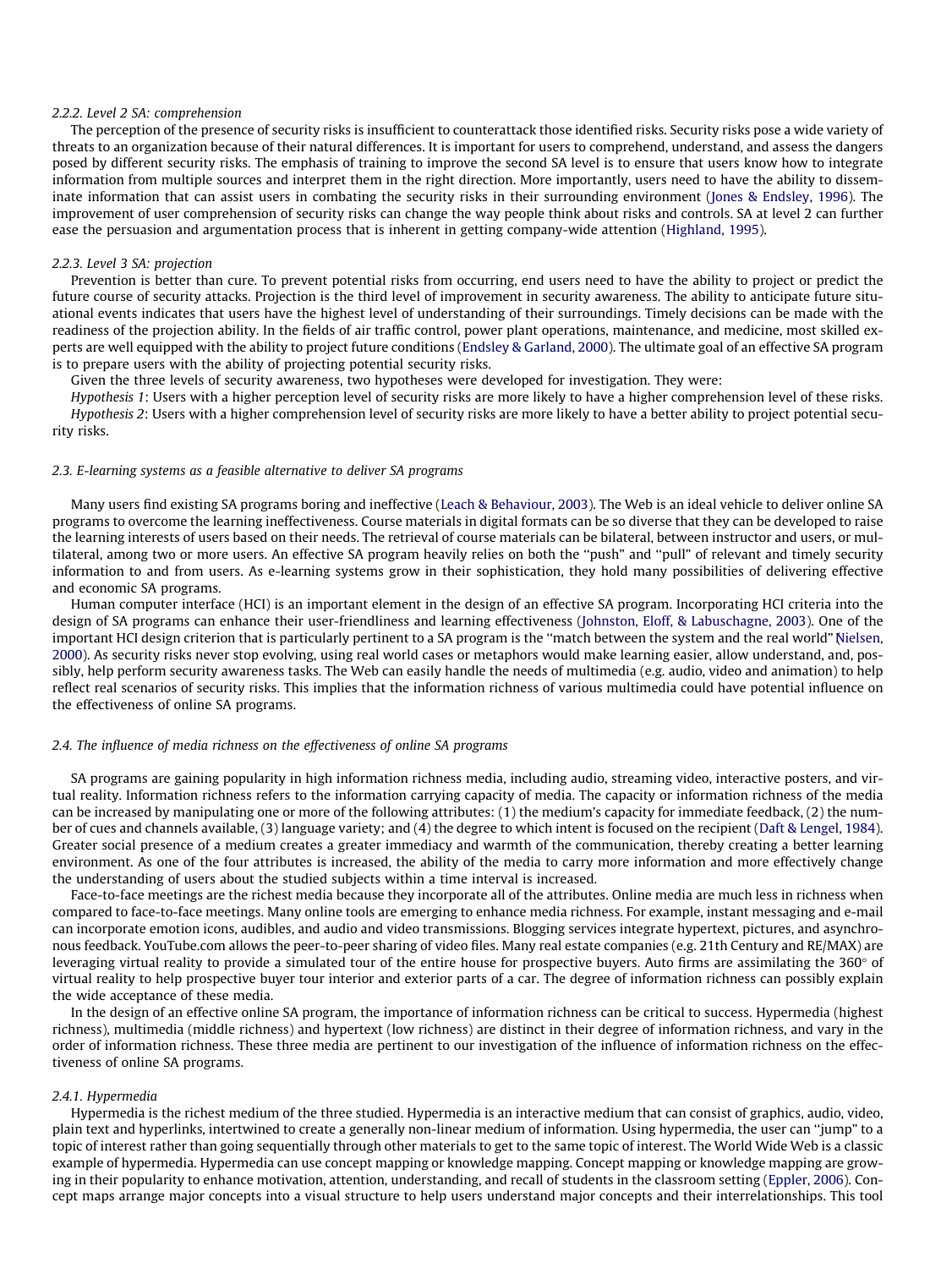can create a meaningful and active learning process by helping users integrate the existing cognitive structures of learners with new concepts, and thus construct new knowledge ([Novak, 1990](#page-9-0)). Knowledge mapping is an enhanced version of concept mapping. Knowledge maps are a tool to organize ideas, opinions and propositions, and the constitution of knowledge ([Anderson, 1983](#page-8-0)), in a multi-level hierarchical structure to represent mental models to a learner. The proliferation of these technologies illustrates the importance of information richness in the media.

Hypermedia combines text and multimedia. This technology is commonly used to denote a collection of information and multimedia elements that are interconnected by links. Users can easily access relevant information to assist their understanding of security awareness via hypermedia. Hypermedia can be customized to represent the cognitive structure (schema and mental models) of users to ease the process of constructing new concepts. A learner is more likely to have the deep learning or better learning performance when he/she forms a cognitive structure ([Bruner, 1966](#page-8-0)).

#### 2.4.2. Multimedia

Multimedia is the middle medium in richness, in between hypermedia and hypertext. Multimedia combines text, image, sound, music, animation, video and virtual reality, but must be accessed in a linear sequence. The use of multimedia in the classroom has shown its effects on providing personalized learning, encouraging self-expression, giving a sense of ownership, and fostering communications. However, multimedia does not emphasize the arrangement of concepts, so the acquisition process of concepts can be eased. Moreover, multimedia does not provide feedback and interactive capability. Thus, multimedia is weaker than hypermedia in the degree of information richness. The lower degree of information richness in the multimedia, as compared to hypermedia, can potentially result in lower learning effectiveness in the three levels of security awareness: perception, comprehension and projection.

#### 2.4.3. Hypertext

Hypertext is plain text with the hyperlink features that does not incorporate feedback capability, multiple cues, language variety, and personal focus. The absence of these four media richness attributes places hypertext in the low end of the information richness spectrum that we are examining. Thus, hypertext is considered the least effective among these three media in enhancing the security awareness levels of users.

Given these three levels of information rich media – hypermedia, multimedia, and hypertext – six hypotheses were developed for this study. They were:

Hypothesis 3: Hypermedia-based online SA programs are more effective than multimedia-based ones in enhancing the perception of users about security awareness.

Hypothesis 4: Hypermedia-based online SA programs are more effective than multimedia-based ones in enhancing the comprehension of users about security awareness.

Hypothesis 5: Hypermedia-based online SA programs are more effective than multimedia-based ones in enhancing the projection ability of users about security awareness.

Hypothesis 6: Multimedia-based online SA programs are more effective than hypertext-based ones in enhancing the perception of users about security awareness.

Hypothesis 7: Multimedia-based online SA programs are more effective than hypertext-based ones in enhancing the comprehension of users about security awareness.

Hypothesis 8: Multimedia-based online SA programs are more effective than hypertext-based ones in enhancing the projection ability of users about security awareness.

#### 3. Methodology

#### 3.1. Research model

Based on our literature search, a research model, shown in Fig. 1, was developed to examine the eight hypothesized relationships. We used a laboratory experimental methodology to test these eight hypotheses. This research method enabled us to manipulate different training approaches based on the degree of media richness, and to assess their influence on the effectiveness of learning security awareness concepts and skills. Three training sessions were developed. One used hypermedia, a high media richness environment; the second used



Fig. 1. Research model.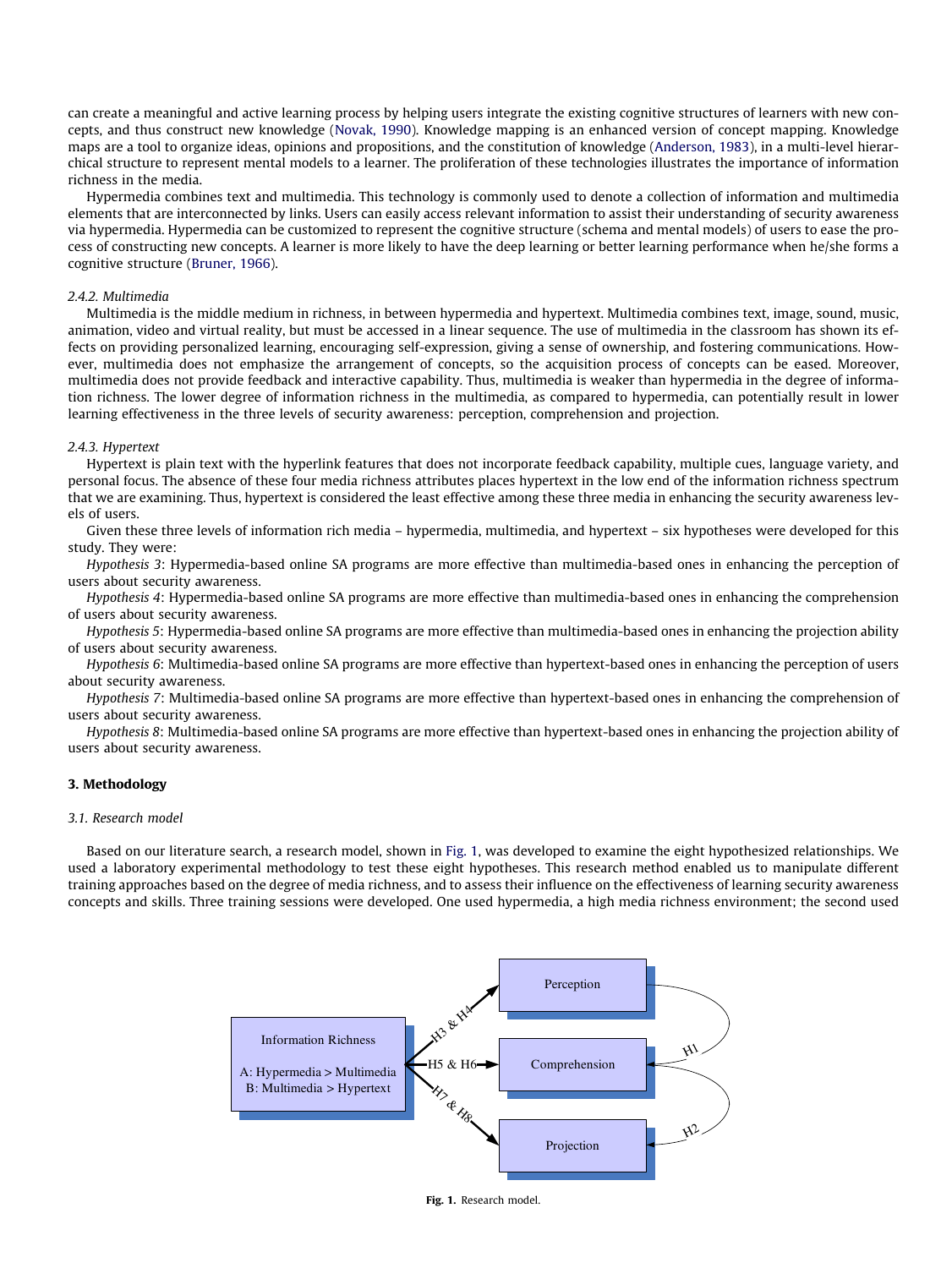multimedia, a middle media richness environment; and the third used hypertext, a low media richness environment. Effort was made to make each session as comparable as possible. They covered the same security awareness topics. Presentation of the material was as comparable as possible across the three media. Great effort was made to ensure that the material covered was the same in all three training sessions.

#### 3.2. Operational procedure

We first conducted a pretest to ensure users participating in the two experiments had comparable level of security awareness. Users exceeding the average security awareness level were considered experienced users in the area of security awareness and were excluded from participating in the full-scale study. The remaining subjects continued to participate in the experiment. They were randomly assigned to one of the three training sessions – hypermedia (high media richness), multimedia (middle media richness), and hypertext (low media richness). Depending on the group assigned, subjects visited different websites to study course materials for one week. After studying the course materials, students participated in a post-test to assess their learning performance in the three security awareness levels – perception, comprehension and projection.

#### 3.3. Subjects' background

The sample consisted of a total of 240 freshmen from four MIS classes at a private university in Taiwan who were taking an introductory MIS course. Seventy-three students were absent in the pretest. Thirteen responses were invalid in the pretest. After excluding these 86 subjects from the population, 154 students continued into the full-scale experiments. To mitigate the effect of unequal cell size, we randomly eliminated one student from the remaining population. This allowed us to evenly assign 51 students to each experimental group.

#### 3.4. Course material

There are 30 information security awareness topics, according to National Institute of Standards and Technology Special Publication 800- 50 [\(Wilson &Hash, 2003\)](#page-9-0). Those topics range from password usage and management, to protection from viruses and other malicious code, to social engineering and suspicious e-mail attachments. Among these topics, e-mail management is one of the weakest areas because of the large number of people who use e-mail. We, therefore, designed our course materials along this security awareness topic. We deliberately developed the course materials at a beginning level for novice subjects participating in this study, based on the NIST guidelines ([NIST SP](#page-9-0) [800-50, 2003](#page-9-0)).

#### 3.5. Post-test assessment

Students needed to answer 20 multiple-choice questions related to their security awareness levels in perception and comprehension. To adequately assess the learning performance of users at the projection level, subjects need to first decide on e-mail titles that might cause future damage to their systems. Following their choice of suspicious e-mails were explanations in the short-essay format for potential damages and actions to be taken.

#### 3.6. Experimental system

To meet the unique needs of our experiments, we adopted XOOPS, an extensible and object oriented dynamic web content management system written in PHP, to develop our experimental system [\(http://www.xoops.com\)](http://www.xoops.com). We developed two learning modules to record learning behavior of students. The first learning module enabled us to record the time duration that users spent in reading course materials. This module also recorded the frequency that users clicked on the course materials. The second module assisted us in estimating the ability of users to project potential security risks.

#### 4. Data analysis

We ran statistical analyses of the collected data using SPSS for Windows 13.0. We first ran a regression analysis to assess the degree of correlations among three security awareness levels: perception, comprehension and projection. The results are presented in Table 1. Analysis of the results showed that a high reliability of correlation existed among the three security awareness levels. First, the ability to comprehend security risks was significantly correlated with the ability to project potential risks. The standardized coefficient was 0.795. This indicates that 79.5% of variance in the ability of a user to project future risks can be explained by the ability of a user to comprehend security risks. Second, the correlation between the ability to perceive risks and the ability to project potential risks was also positively correlated, with the coefficient as 0.569. This indicates that the ability of users to perceive risks could explain 56.9% of the variance. Third, the correlation coefficient between the ability to perceive and comprehend security risks was 0.539. This indicates that the ability of users to perceive risks can explain 53.9% of the variance.

Standardized coefficients

| ldDIC 1<br>Regression analysis in awareness levels |         |                 |       |
|----------------------------------------------------|---------|-----------------|-------|
| Model                                              |         | <i>p</i> -Value | Stand |
| Comprehension * projection                         | 259.456 | 0.000(a)        | 0.795 |
| Perception * projection                            | 72.273  | 0.000(a)        | 0.569 |
| Perception * comprehension                         | 61.955  | 0.000(a)        | 0.539 |

## Table 1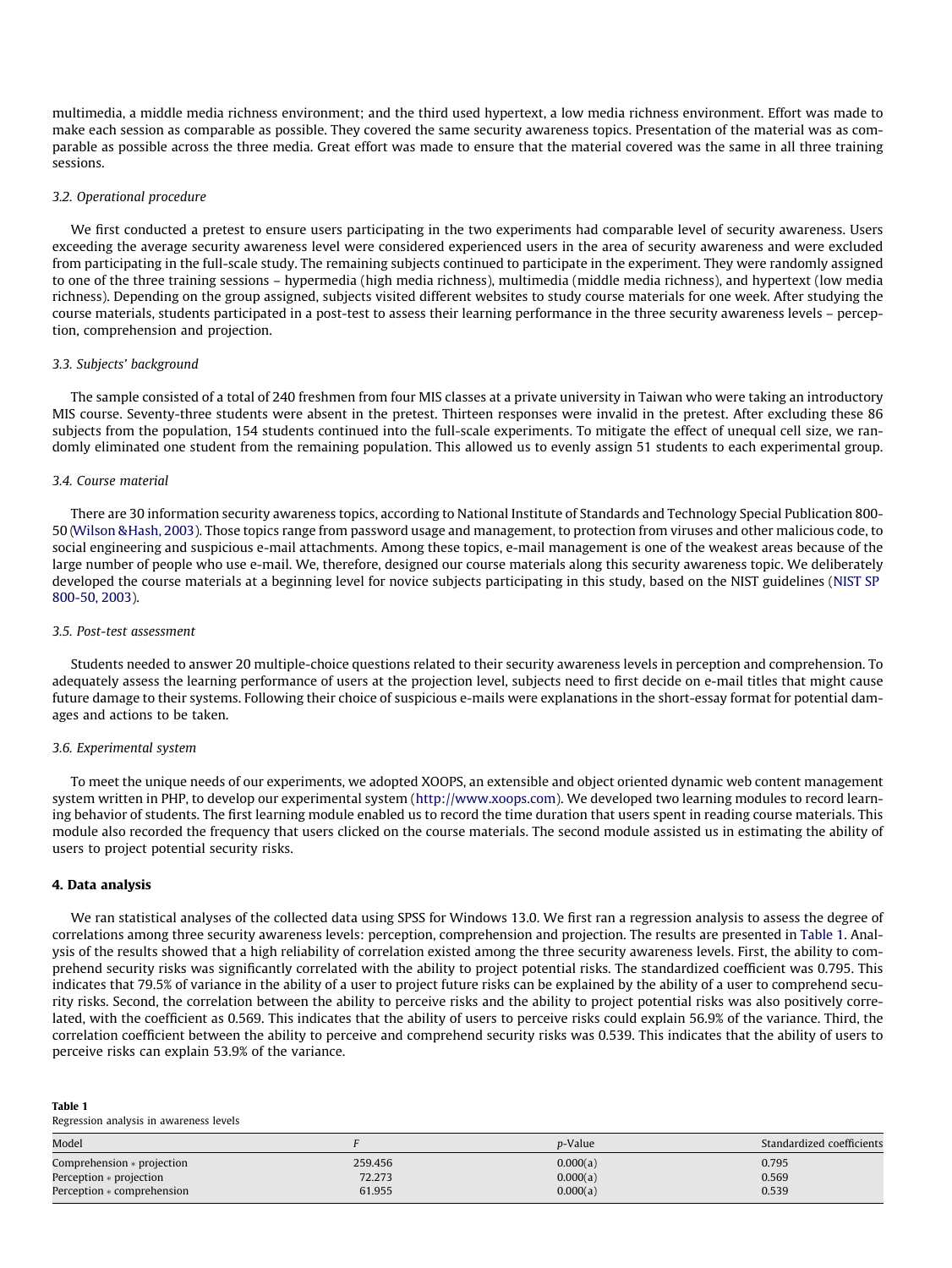## Table 2

Model 1 analysis result

| Model | Variable                    | Standardized coefficients |                          | p-Value        | $\bf{v}$ |
|-------|-----------------------------|---------------------------|--------------------------|----------------|----------|
|       | Perception<br>Comprehension | 0.198<br>0.688            | 3.494<br>12172<br>14.173 | 0.001<br>0.000 | 0.66     |

Dependent variable: projection.

#### Table 3

| Model 2 analysis result |  |
|-------------------------|--|
|-------------------------|--|

| Model                         | Variable   | Standardized coefficients | <b>CONT</b> | <i>p</i> -Value | n.   |
|-------------------------------|------------|---------------------------|-------------|-----------------|------|
| $\overline{\phantom{0}}$<br>∠ | Perception | 0.539                     | 7.871       | 0.000           | 0.29 |

Dependent variable: comprehension.

Since all three constructs are correlated with each other, it was important to identify their causal order and determine the significance of predictive power of one construct for another construct. Hence, we ran two path analyses of the causal relationships among these three constructs. Table 2 shows the path analysis result of the predictive power of perception and comprehension for the dependent variable of projection ability. Table 3 shows the path analysis result of the predictive power of comprehension for projection. As shown in the regression analysis, their relationships continued to exist. However, a closer examination showed that improvement in the ability of users to perceive and comprehend risks together could largely enhance their ability to project security risks ( $R<sup>2</sup>$  increased from 0.29 to 0.66). It is apparent that although the improvement in comprehension enhanced the ability of users to project potential risks, this construct alone was insufficient. The ultimate goal of a SA program is to improve not only the perception, but also the comprehension ability of users. Achieving this goal can result in substantial improvement in the ability of users to project potential information security risks. Thus, Hypotheses H1 and H2 are statistically supported (see Fig. 2).

We ran a series of t-tests to investigate if users of this study receiving different treatments that vary in the degree of media richness can have varying learning performance. Table 4 shows the comparative mean post-test scores between the groups of users receiving the hypertext and the multimedia treatments. The group of users receiving the hypertext-based security awareness training (mean = 13.31) outperformed the group of users receiving multimedia-based training (mean = 12.16). Hypothesis H6 proposed otherwise; therefore, H6 was rejected in Experiment I. On the other hand, Hypotheses H7 and H8 are supported. In the post-test of the comprehension competency, the group of users receiving multimedia-based security awareness training (mean = 12.51) outperformed the group of users receiving hypertext-based training (mean = 11.22). The former group (mean = 12.85) also scored higher than the latter group (mean = 10.45) in the performance of projecting security risks. Hence, Hypotheses H7 and H8 are supported.

We ran another t-test to compare the mean scores between the groups of users receiving multimedia-based and hypermedia-based security awareness training approaches. We hypothesized that hypermedia is a more rich media than multimedia. Thus, it is plausible that hypermedia-based security awareness training can be more effective than multimedia-based training. [Table 5](#page-7-0) shows the initial analysis of



Fig. 2. Path analysis result.

| $\frac{1}{2}$ . The mass of $\frac{1}{2}$ is the set of $\frac{1}{2}$ |    |       |       |       |          |         |
|-----------------------------------------------------------------------|----|-------|-------|-------|----------|---------|
| Group                                                                 | N  | Mean  | SD    |       |          | p-Value |
| Perception                                                            |    |       |       |       |          |         |
| Hypertext                                                             | 51 | 13.31 | 2.267 | 0.047 | 2.613    | 0.010   |
| Multimedia                                                            | 51 | 12.16 | 2.203 |       |          |         |
| Comprehension                                                         |    |       |       |       |          |         |
| Hypertext                                                             | 51 | 11.22 | 2.335 | 0.994 | $-2.683$ | 0.009   |
| Multimedia                                                            | 51 | 12.51 | 2.533 |       |          |         |
| Projection                                                            |    |       |       |       |          |         |
| Hypertext                                                             | 51 | 10.45 | 2.403 | 3.796 | $-5.645$ | 0.000   |
| Multimedia                                                            | 51 | 12.85 | 1.867 |       |          |         |
|                                                                       |    |       |       |       |          |         |

#### Table 4 t-Test in Experiment I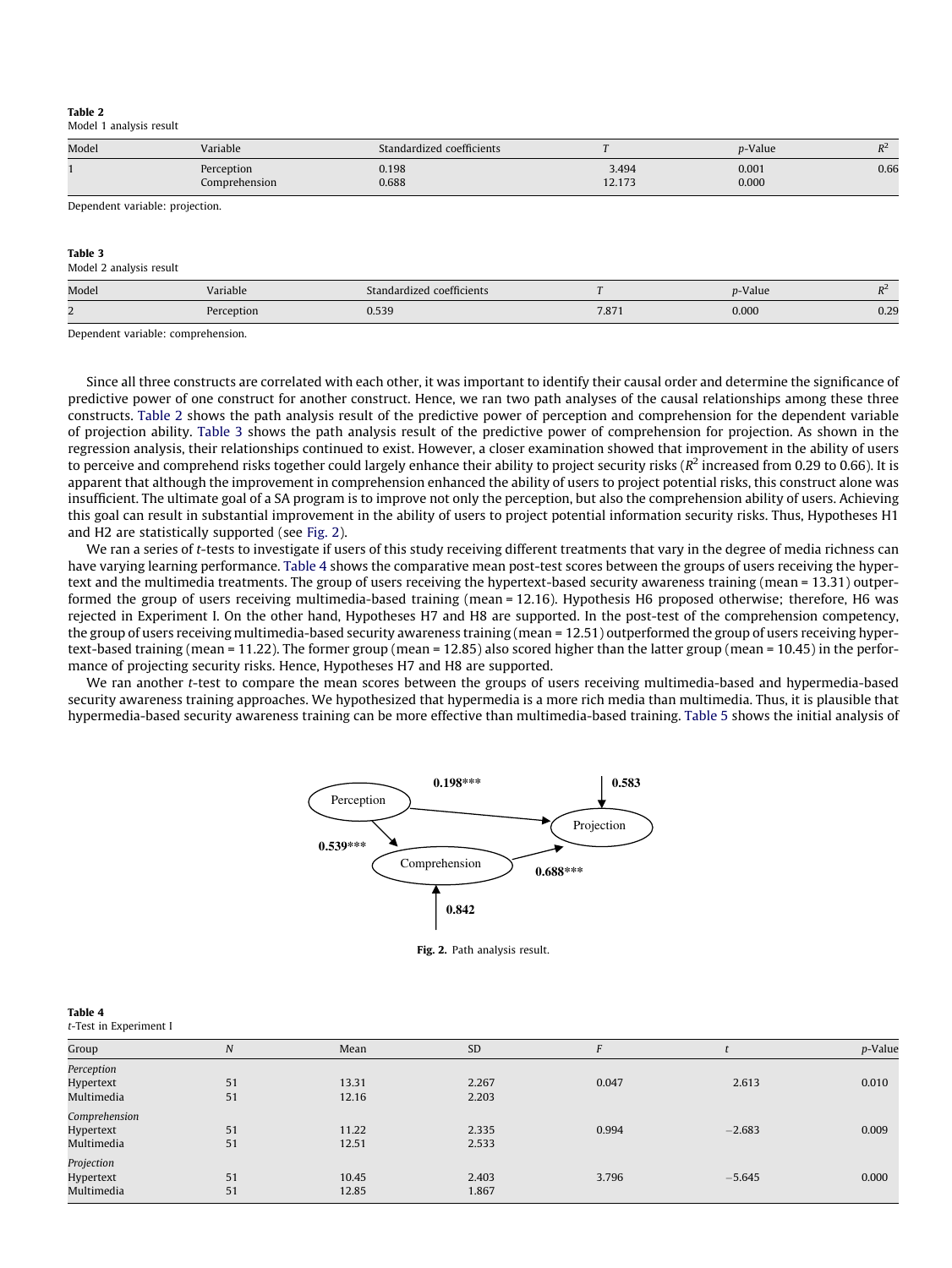#### <span id="page-7-0"></span>Table 5

t-Test in Experiment II

| Group         | N  | Mean  | SD    |       |          | p-Value |
|---------------|----|-------|-------|-------|----------|---------|
| Perception    |    |       |       |       |          |         |
| Multimedia    | 51 | 12.16 | 2.203 | 0.243 | $-0.607$ | 0.545   |
| Hypermedia    | 51 | 12.43 | 2.36  |       |          |         |
| Comprehension |    |       |       |       |          |         |
| Multimedia    | 51 | 12.51 | 2.533 | 1.114 | $-0.183$ | 0.855   |
| Hypermedia    | 51 | 12.61 | 2.857 |       |          |         |
| Projection    |    |       |       |       |          |         |
| Multimedia    | 51 | 12.85 | 1.867 | 1.283 | $-0.188$ | 0.851   |
| Hypermedia    | 51 | 12.93 | 2.298 |       |          |         |

#### Table 6

t-Test in adjusted Experiment II

| SD    |       |          | p-Value |
|-------|-------|----------|---------|
|       |       |          |         |
| 2.203 | 0.187 | $-3.019$ | 0.004   |
| 2.38  |       |          |         |
|       |       |          |         |
| 2.185 | 0.166 | $-4.742$ | 0.000   |
| 2.274 |       |          |         |
|       |       |          |         |
| 1.867 | 1.346 | $-2.761$ | 0.007   |
| 2.131 |       |          |         |
|       |       |          |         |

#### Table 7

Results of hypotheses testing

|                | Hypotheses                                                                                                                                                               | Results |
|----------------|--------------------------------------------------------------------------------------------------------------------------------------------------------------------------|---------|
| Η1             | Hypotheses 1: Users with higher perceived security risks are more likely to have higher comprehension of these risks                                                     | Support |
| H2             | Hypotheses 2: Users with higher comprehension of security risks are more likely to have a better ability to project potential security risks                             | Support |
| H3             | Hypothesis 3: Hypermedia-based online SA programs are more effective than multimedia-based ones in enhancing the perception of users about<br>security awareness         | Support |
| H4             | Hypothesis 4: Hypermedia-based online SA programs are more effective than multimedia-based ones in enhancing the comprehension of users about<br>security awareness      | Support |
| H <sub>5</sub> | Hypothesis 5: Hypermedia-based online SA programs are more effective than multimedia-based ones in enhancing the projection ability of users about<br>security awareness | Support |
| H <sub>6</sub> | Hypothesis 6: Multimedia-based online SA programs are more effective than hypertext-based ones in enhancing the perception of users about security<br>awareness          | Reject  |
| H7             | Hypothesis 7: Multimedia-based online SA programs are more effective than hypertext-based ones in enhancing the comprehension of users about<br>security awareness       | Support |
| H8             | Hypothesis 8: Multimedia-based online SA programs are more effective than hypertext-based ones in enhancing the projection ability of users about<br>security awareness  | Support |

the 51 subjects in each group receiving either training approach. The analysis results did not support our hypotheses that the difference of learning performance exists between these two groups in three security awareness tasks: perception, comprehension and projection.

A closer investigation of the usage behavior, based on the logs of information recorded by our developed learning systems, shows that not every participant spent time on or clicked the hyperlinks. We therefore excluded these participants from the population and ran another t-test. This new t-test is shown in Table 6. The adjusted group of users receiving hypermedia-based training outperformed those receiving multimedia training in all security awareness tasks. In the post-test of perception competency, the group of users receiving hypermedia-based security awareness training (mean = 13.87) outperformed the group of users receiving multimedia-based training (mean = 12.16). Hypothesis H3 is supported. In the post-test of comprehension competency, the group of users receiving hypermediabased security awareness training (mean = 14.48) outperformed the group of users receiving hypertext-based training (mean = 11.84). Hypothesis H4 is supported. The former group (mean = 14.21) also scored higher than the latter group (mean = 12.58) in the performance of projecting security risks. Hypothesis H5 is supported. Hence, Hypotheses H3, H4 and H5 are supported. Table 7 summarizes the testing results of these eight hypotheses.

#### 5. Discussions and implications

Human errors have been a significant source of information security risks over the decades ([Im & Baskerville, 2005](#page-9-0)). It is imperative to minimize human errors in order to improve organizational security awareness. An increasing number of users can access SA programs if they are delivered online synchronously or asynchronously. The chance of committing human errors can be lowered as the base of users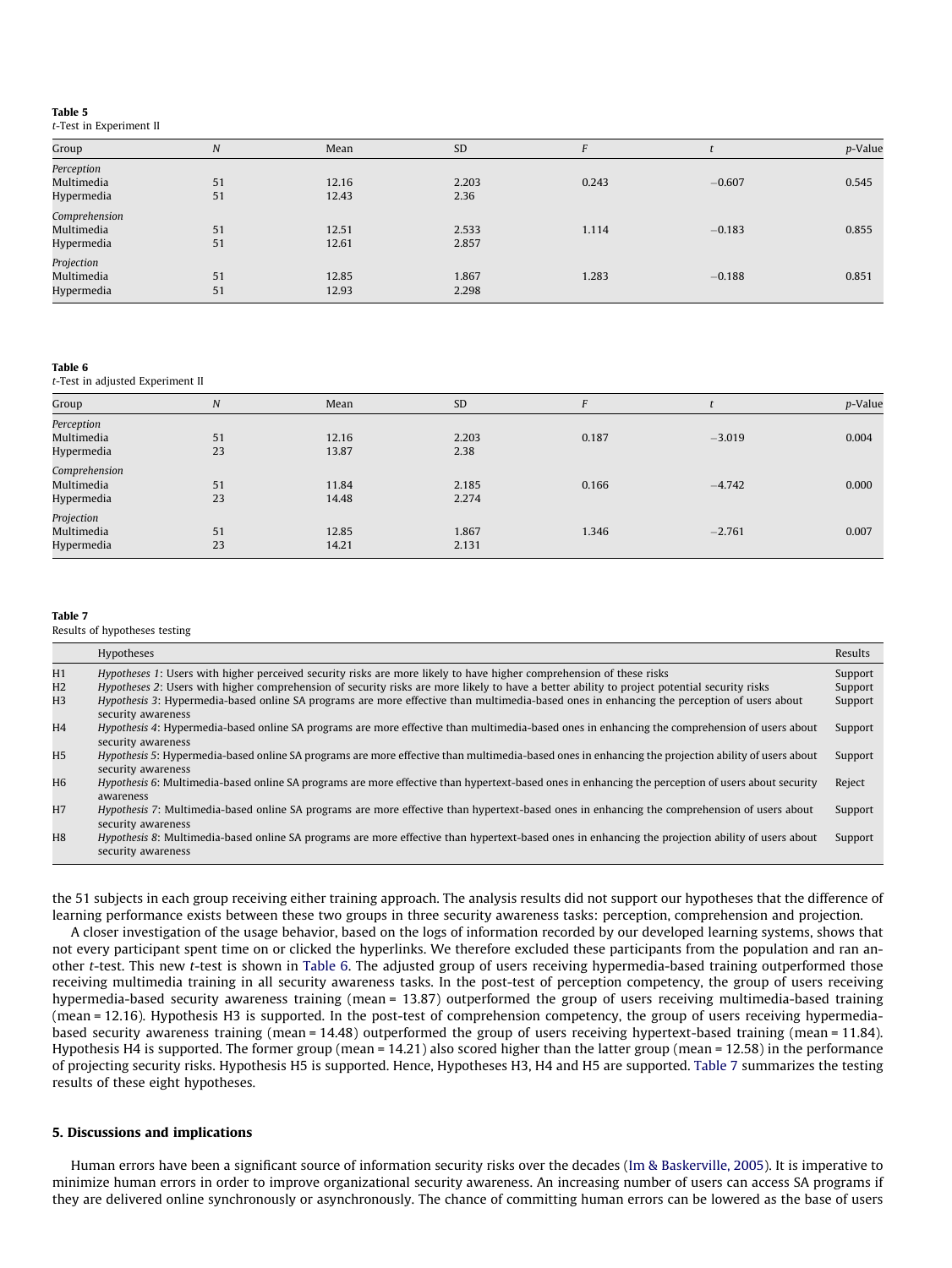<span id="page-8-0"></span>who are more aware of security risks is expanded. The culture of information security awareness can be fostered and instilled in an organization (Carblanc & Moers, 2003). Hence, the organization can be much more secure from internal and external security threats with a heightened SA program.

The perception, comprehension and projection of information security risks by users are three critical prerequisites to improved security awareness levels [\(Endsley, 1995\)](#page-9-0). The ordered sequence of effects exists among these three elements. An improved perception can enhance comprehension, thereby advancing the ability of users to project information security risks. Although the improvement of perception can bypass the factor of comprehension, and directly help improve the ability of users to project information security risks, the strength of this effect is not as strong as that of the joint effects of perception and comprehension on the improvement of projection ability. A study asserts that the gap between the perceptions and comprehension of municipal security analysts and auditors concerning the auditor's report exists [\(Gaffney & Lynn, 1989\)](#page-9-0). Therefore, an effective online SA program needs to target at improving these two abilities.

Online media differ in the element of media richness. The influence of media richness on the improvement of the perception, comprehension and projection of information security risks by users are too strong to be underestimated. Our experiment discovered that users receiving hypermedia-based security awareness training outperformed those receiving multimedia-based training in the tasks of security perception, comprehension and projection. Also due to the influence of media richness, users receiving multimedia-based training outperformed hypertext-based training in comprehension and projection tasks.

Our findings indicate that hypertext-based training is more effective than multimedia-based training in enhancing users' perceptions of security risks. This finding contradicts our hypothesis that the media richness has a strong positive influence on the enhancement of SA in the perception task. Cognitive load theory suggests that a person has a limited processing capacity in his/her working memory [\(Miller,](#page-9-0) [1956\)](#page-9-0). Ineffective allocation of the limited capacity can result in the learning ineffectiveness [\(Sweller, 1999](#page-9-0)). Multimedia-based instruction that incorporates visual, audio and video data formats is more likely to impose an excessive working memory load [\(Najjar, 1996; Tergan,](#page-9-0) [1997\)](#page-9-0). As such, multimedia-based instruction is not necessarily effective for all kinds of learning tasks. Sometimes, the instruction can create negative effects because it can divert the attention of learners from the studied subjects [\(Kalyuga, Chandler, & Sweller, 2000](#page-9-0)). Perceived security risks are a prerequisite to the improvement of comprehension and projection. This task has the least complexity in comparison. Multimedia-based instruction may detract learners from the studied subjects. Therefore, instructors of an online SA program should discourage the use of rich media if all they want to do is promote an effective learning of tasks in the area of perception. However, when users attempt to advance their security awareness level from the perception to comprehension and projection, the importance of media richness is increased substantially. Our study shows that multimedia-based instruction outperforms hypertext-based instructions in the tasks of comprehension and projection. Multimedia-based instructions can help cope with the inter-group communication problems and support social relationships ( [Fish, Kraut, Root, &Rice, 1993](#page-9-0)). When users are asked to comprehend and project potential security risks, situations are ambiguous or unclear. Users have preferences for higher rich media when the ambiguity of situations is high. These advantages may result in the salient effect of multimedia-based instruction on improving security awareness levels.

Hypermedia-based instruction incorporates the dimensions of adaptability and interactivity in addition to the advantages of media richness. If properly used, hypermedia can manipulate objects and relations between spaces and locations in flexible modes (e.g. story telling, gaming, 3D, virtual reality) ( [Romero, Santiago, & Correia, 2004](#page-9-0)). Hypermedia helps organize objects (e.g. multimedia, text, picture and audio) and connects them via hyperlinks. The distinct differences between hypermedia and multimedia ease the navigation and retrieval process, which can promote the effectiveness of decision-making [\(Huang, 2003\)](#page-9-0). Because of these advantageous effects, hypermedia-based instructions outperform multimedia-based instructions in all tasks of security awareness training: perception, comprehension and projection.

#### 6. Conclusions

Enhancing security awareness levels of general users in the tasks of perception, comprehension and projection has been a major concern in the growing interconnected, society. Despite the adoption of SA programs, many organizations are still vulnerable, especially to humanside security threats. Online media incorporate many pedagogical merits, such as interactivity, adaptability, social learning, convenience, and instant feedback. This experimental study investigates if online media with high media richness would be more effective that those with low media richness to enhance the progress of learning from the perception to comprehension and then to projection of security risks. The results of this study confirm the existence of positive correlations between the degree of media richness and the improvement of security awareness levels. However, an exception of these findings noted in this study is the potential negative effect of too much media richness on learning performance. Perhaps organizations that plan to implement an online SA program need to aware of this potential negative effect. Future research may want to repeat this experiment by enlarging the difference (effect size) in media richness among media. This kind of research can help clarify the online confounding effect identified in this study.

The second finding discovered in this research is the cause-and-effect among perception, comprehension and projection. Although improvement of perception and comprehension can both advance a user's ability in the task of projection, comprehension has a higher predictive power than perception for the difference in projection. An organization needs to roll out a series of online SA programs oriented toward perception, comprehension, and projection.

The third finding noted in this research is that hypermedia-based instruction is the most effective approach to enhance SA levels, followed by multimedia-based, and then hypertext-based instruction. Hypermedia-based instruction combines features of both hypertextand multimedia-based instruction, and also includes interactivity and adaptability. These advantageous features make hypermedia-based the most attractive approach to deliver online SA programs. An organization needs to invite pedagogical, security and web-design experts to integrate those features into an online SA program.

#### References